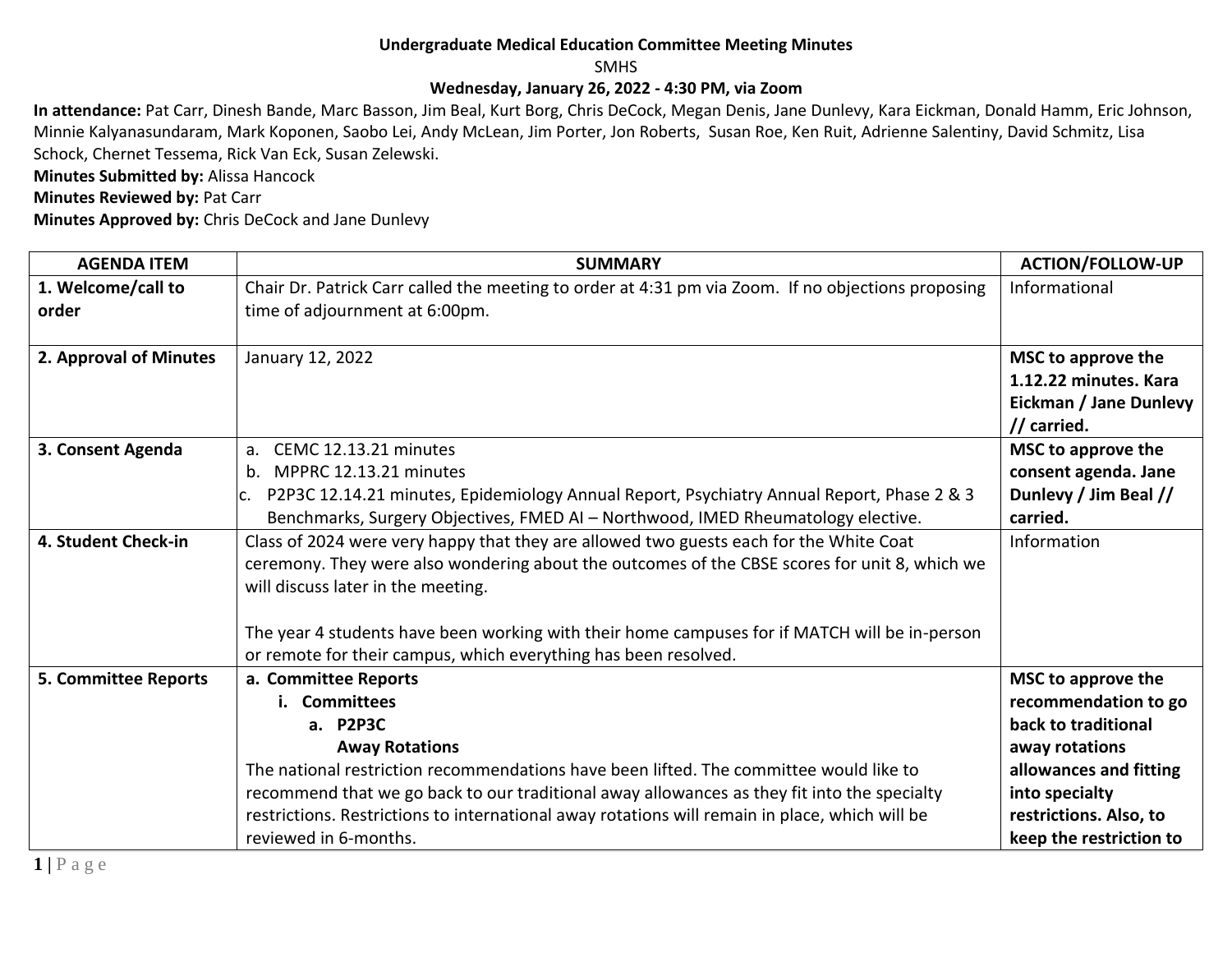| <b>Mistreatment Report Guide</b><br>The committee also discussed the process that faculty should follow when a student<br>reports possible mistreatment. Faculty should not be forward feeding information<br>regarding a student's performance to other faculty but if they have concerns to<br>contact the campus dean. This guide will be added to the annual distribution of<br>documents sent out and will be distributed by departments now.                                                                                                                                                                                                                 | international away<br>rotations, which will be<br>reviewed in 6-months.<br>Kara Eickman / Jim Beal<br>// carried.                                                                                 |
|--------------------------------------------------------------------------------------------------------------------------------------------------------------------------------------------------------------------------------------------------------------------------------------------------------------------------------------------------------------------------------------------------------------------------------------------------------------------------------------------------------------------------------------------------------------------------------------------------------------------------------------------------------------------|---------------------------------------------------------------------------------------------------------------------------------------------------------------------------------------------------|
| b. CEMC<br>Working on organizing the reports this year and working on tagging events with<br>keywords. We have requested keywords for unit 1 and we have received keywords<br>from 38 of the 48 faculty members. Please submit your keywords if you have not done<br>so already.<br>c. P1C<br>Our last meeting was cancelled due to weather therefore no report.                                                                                                                                                                                                                                                                                                   | MSC to approve the<br><b>Mistreatment Report</b><br><b>Guide for distribution</b><br>and to be added to the<br>list for annual<br>distribution as well. Jim<br>Beal / Jane Dunlevy //<br>carried. |
| <b>Unit 4 Schedule</b><br>This unit is focusing on dermatology and psychiatry with a lot of laboratories. Because<br>of this we have asked those faculty with labs to have their lectures be independent<br>learning with a per-recorded lecture. This would allow the labs to then reiterate the<br>content from the lectures and reduce the in-class time required. We also have clinical<br>faculty that just lectured in US8 that are scheduled for Unit 4. Due to difficulties with<br>clinical schedules we will use their recording from a few weeks ago in US 8.<br>PCL will still have one presentation even if a case is covered over three days because | MSC to approve the<br>Unit 4 schedule as<br>presented. Kara<br>Eickman / Jim Beal //<br>carried.                                                                                                  |
| of the case complexity. We have 'Violence/Abuse Week' scheduled for March 14-18<br>with a standard looking week for in-person sessions, and Michelle Montgomery. The<br>last week of the unit will be focused on all aspects of hospice. The schedule does<br>follow policy 4.21 which allows for a maximum of 420 hours and we are only at about<br>340 hours.                                                                                                                                                                                                                                                                                                    |                                                                                                                                                                                                   |
| d. MPPRC<br>Our next meeting is on February 14, which will be the first meeting with the Assistant<br>Dean for Phase 2/3 as a member of the committee.                                                                                                                                                                                                                                                                                                                                                                                                                                                                                                             |                                                                                                                                                                                                   |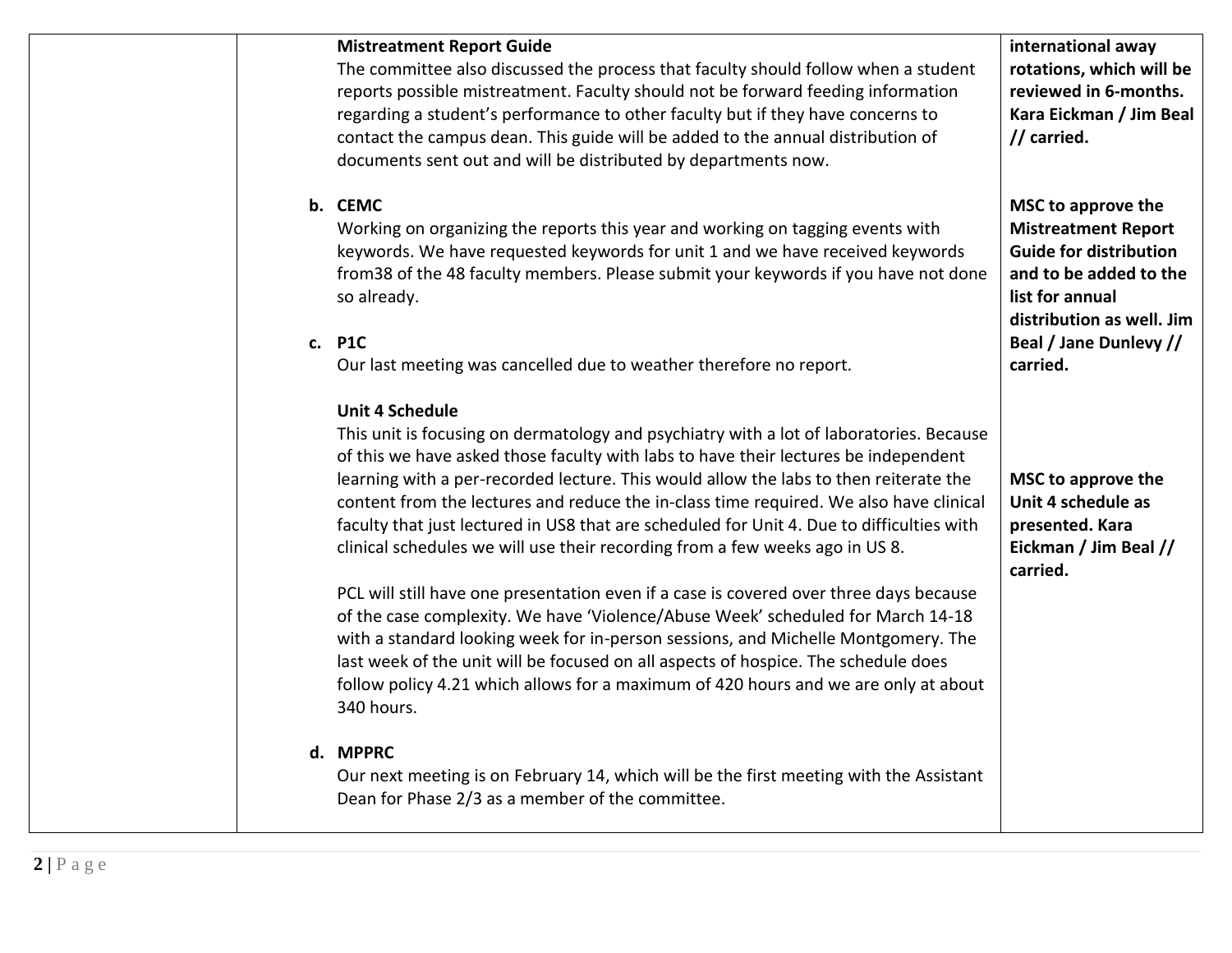|                          | e. DQIP - Office of Medical Accreditation: EASRC/SASRC/FASRC                                                                                                                                                                                                                                                                                                                                                                   |                                                                                              |
|--------------------------|--------------------------------------------------------------------------------------------------------------------------------------------------------------------------------------------------------------------------------------------------------------------------------------------------------------------------------------------------------------------------------------------------------------------------------|----------------------------------------------------------------------------------------------|
|                          | f. Ad hoc Committees                                                                                                                                                                                                                                                                                                                                                                                                           |                                                                                              |
| <b>6. Special Orders</b> | a. GQ questions below 10 <sup>th</sup> percentile<br>Reviewed the questions where we scored below the 10 <sup>th</sup> percentile and what we have done to<br>address it or what actions we plan to do to address them.                                                                                                                                                                                                        | MSC to accept the<br>review and actions we<br>have taken regarding<br>each of the questions. |
|                          | #14<br>Research projects with faculty members with a presentation and health disparities and<br>community-based research projects. Which we have increased the opportunities for research<br>within the new curriculum. We also plan to push all our research opportunities available and<br>what is considered to be community-based is dependent on the student's perspective.                                               | Jane Dunlevy / Jim Beal<br>// carried.                                                       |
|                          | Not many students have learned a secondary language while in medical school. We are now<br>offering an ALS elective, so students have the opportunity if they wish.                                                                                                                                                                                                                                                            |                                                                                              |
|                          | The health disparities are low within the electives available but we continue to try to improve<br>and will continue to monitor all these areas.                                                                                                                                                                                                                                                                               |                                                                                              |
|                          | #15<br>Received appropriate guidance with selecting their electives. Over the last year we have many<br>changes regarding academic and career advising for students. Students will be having a<br>discussion with their advisor at the appropriate time in the curriculum regarding elective<br>selections.                                                                                                                    |                                                                                              |
|                          | #16<br>Diversity within the medical school is low, and we do know this with the traditional views of<br>what diversity is. Most classes have diversity present, but we have also increased the number<br>of lectures, Allie Training and sessions with ACHIEVE program with the curriculum revision. We<br>also are trying to expand student's definition of what diversity and that it goes beyond just<br>physical features. |                                                                                              |
|                          | #19<br>Learning environment for the emotional climate. We do have two wellness advocates for the<br>east and west sides of the state. They are plugged into the students as much as they can. We                                                                                                                                                                                                                               |                                                                                              |
| $3 P \text{ age}$        |                                                                                                                                                                                                                                                                                                                                                                                                                                |                                                                                              |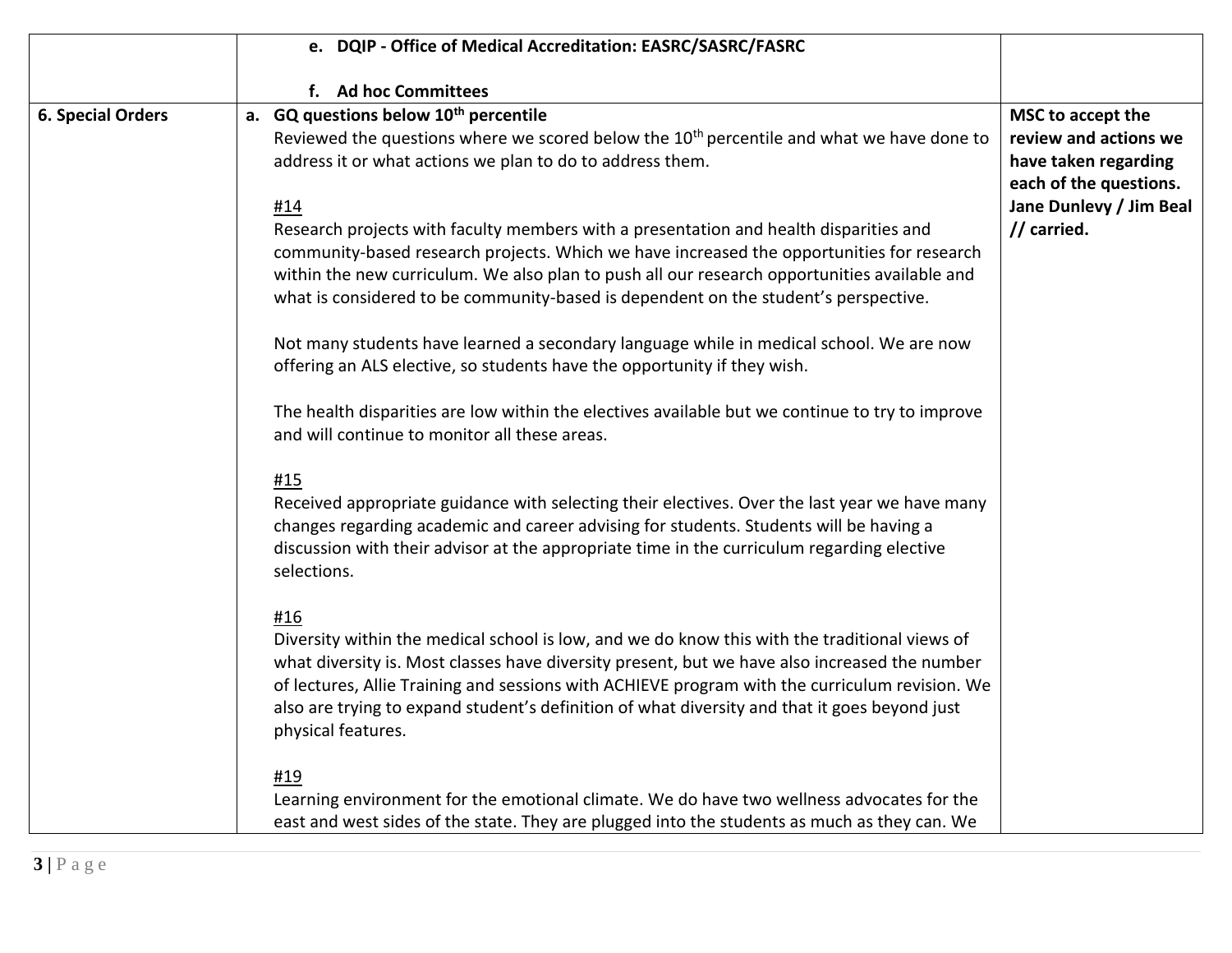| are finding that more students are struggling with mental wellness. We have made some<br>changes to provide resources and keep trying to get a pulse on where the students and push<br>out all the information we can. This is something we feel strongly about and will keep trying to<br>improve. The UND system just approved the use of a Wellness Index app that students can use<br>to assess themselves of how they are doing. The report to us is 100% anonymous but will help<br>us be able to check on the student's mental status throughout the year as a group. |                                                                                               |
|------------------------------------------------------------------------------------------------------------------------------------------------------------------------------------------------------------------------------------------------------------------------------------------------------------------------------------------------------------------------------------------------------------------------------------------------------------------------------------------------------------------------------------------------------------------------------|-----------------------------------------------------------------------------------------------|
| #22<br>Students did not think there was a lot of personal or professional development offered. With<br>the curriculum change we have added opportunities for students to communicate with faculty<br>and also the support and guidance we can provide.                                                                                                                                                                                                                                                                                                                       |                                                                                               |
| #38<br>Satisfaction in several areas were low. We have addressed all the areas with some having<br>many changes and others just a few that we were able to make. We do plan to watch these<br>areas to see if we need to make additional improvements.                                                                                                                                                                                                                                                                                                                       |                                                                                               |
| #41<br>We had one student report they performed a personal service, and the student was contacted<br>but did not want the issue to be investigated further. P2P3C did discuss the situation and<br>decided to prevent this in the future that the 'Mistreatment Report Guide'.                                                                                                                                                                                                                                                                                               |                                                                                               |
| b. NBME STEP 1 and STEP 2 results review<br>$STEP_1$<br>This year our average score was 237 and the national mean was 233. Over the last two years<br>we have been above the mean national score and we have had more students passing and the<br>bottom scores are also higher.                                                                                                                                                                                                                                                                                             | MSC to approve the<br>review of the STEP 1 &<br>2. Jane Dunlevy / Kara<br>Eickman // carried. |
| STEP 2 - CK<br>Clinical knowledge (CK) score of the last two years were also above the national mean and the<br>passing score was 209. We had 100% of students passing with an average score of 246 and the<br>national average of 245. With STEP 1 going to pass/fail we are going to be watching and<br>anticipating the preparation focus on STEP 2 to increase among students, as the exam will still<br>have a score.                                                                                                                                                   |                                                                                               |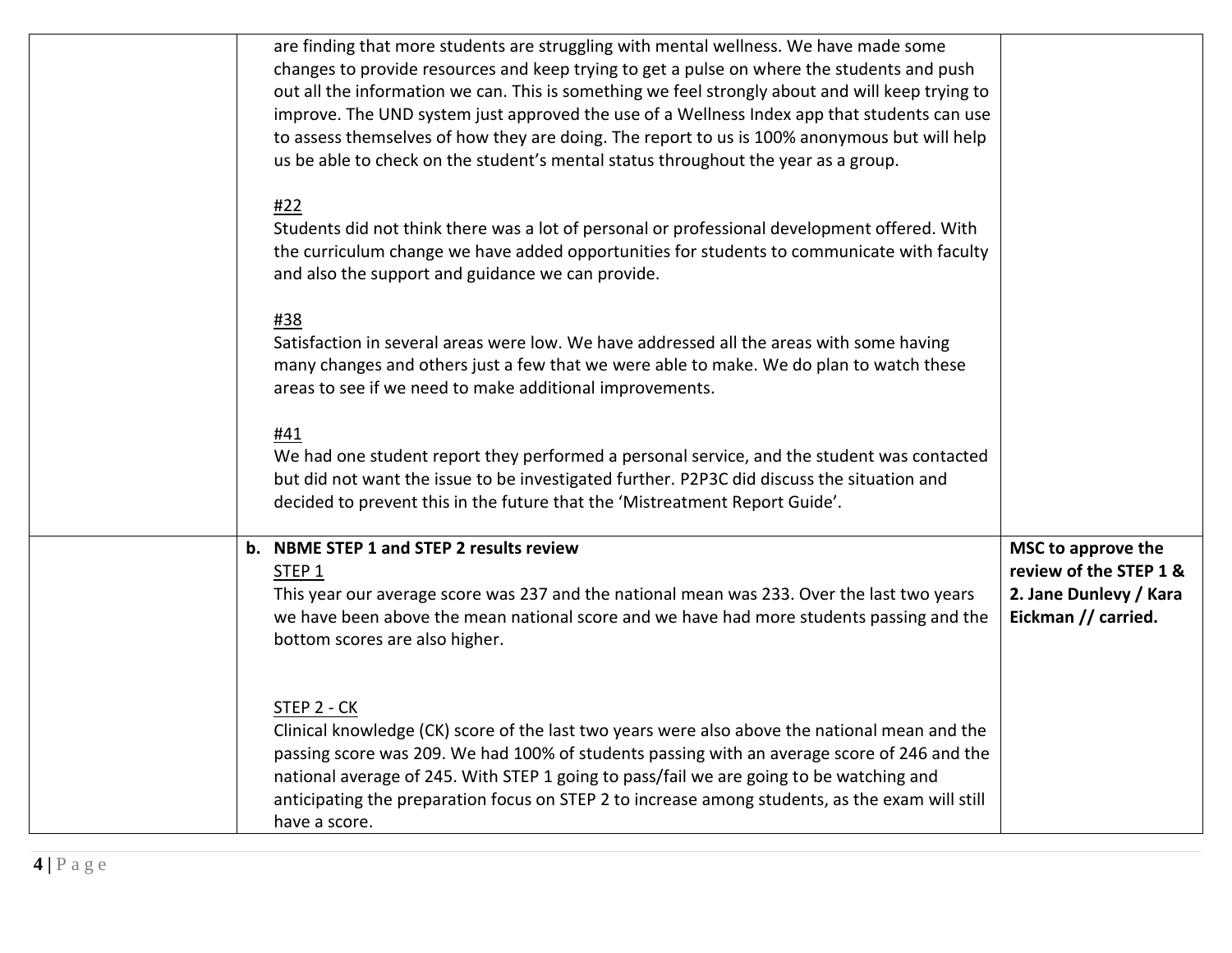| Information<br>c. Unit 8 CBSE Outcomes<br>There are 10 students that failed the CBSE gateway exam which had a passing score of 194.<br>Last year there were 15 students that failed, but the lowest score has been increasing over the<br>last two years and the highest score has decreased slightly. We are thinking that if students<br>pass the gateway exam in unit 7 they let shift their focus more to the unit 8 content instead of<br>worry as much about the CBSE exam, as they have already passed.<br>Of the 10 students that failed this year, only one is close to the 190, so it would not have<br>mattered if we lowered the score to 184, there would still be 9 students that failed. We have<br>met with most of the students and the conversations are going well. These students will start<br>their clerkships 4-weeks later than the rest of the class and will have to make it up, usually<br>with 4-weeks of vacation time.<br>Information<br>d. Anonymous Student Feedback<br>There was a total of 20 submissions with a variety of topics.<br>PCL facilitator narrative feedback provided.<br><b>ACTION ITEM: Jon</b><br>Roberts to ask class<br>Positive comment about a specific lecture<br>what specific<br>Several comments related to the white coat ceremony<br>information is wanted<br>Not wanting to take the CBSE or wanting a lower passing score<br>from the CBSE exam<br>o Which we have already discussed would not have made a difference for most.<br>performance outcome<br>Requested the distribution of CBSE score to students<br>distribution.<br>o Discussion about what additional information would be helpful for students. They<br>do currently receive the high, low, mean and median scores of the class. The<br>committee would like more clarification of what information they are looking for,<br>and Jon Roberts will ask the class and report back. We could provide a percentile of<br>the class or a rank for the exam.<br>Exam content was difficult<br>o Pat Carr already has this topic on the agenda for the next heads up meeting with<br>students.<br>e. Ombudsperson for receiving sensitive feedback (so it may remain anonymous)<br><b>Tabled</b> |
|--------------------------------------------------------------------------------------------------------------------------------------------------------------------------------------------------------------------------------------------------------------------------------------------------------------------------------------------------------------------------------------------------------------------------------------------------------------------------------------------------------------------------------------------------------------------------------------------------------------------------------------------------------------------------------------------------------------------------------------------------------------------------------------------------------------------------------------------------------------------------------------------------------------------------------------------------------------------------------------------------------------------------------------------------------------------------------------------------------------------------------------------------------------------------------------------------------------------------------------------------------------------------------------------------------------------------------------------------------------------------------------------------------------------------------------------------------------------------------------------------------------------------------------------------------------------------------------------------------------------------------------------------------------------------------------------------------------------------------------------------------------------------------------------------------------------------------------------------------------------------------------------------------------------------------------------------------------------------------------------------------------------------------------------------------------------------------------------------------------------------------------------------------------------------------------------------------------------------|
|                                                                                                                                                                                                                                                                                                                                                                                                                                                                                                                                                                                                                                                                                                                                                                                                                                                                                                                                                                                                                                                                                                                                                                                                                                                                                                                                                                                                                                                                                                                                                                                                                                                                                                                                                                                                                                                                                                                                                                                                                                                                                                                                                                                                                          |
|                                                                                                                                                                                                                                                                                                                                                                                                                                                                                                                                                                                                                                                                                                                                                                                                                                                                                                                                                                                                                                                                                                                                                                                                                                                                                                                                                                                                                                                                                                                                                                                                                                                                                                                                                                                                                                                                                                                                                                                                                                                                                                                                                                                                                          |
|                                                                                                                                                                                                                                                                                                                                                                                                                                                                                                                                                                                                                                                                                                                                                                                                                                                                                                                                                                                                                                                                                                                                                                                                                                                                                                                                                                                                                                                                                                                                                                                                                                                                                                                                                                                                                                                                                                                                                                                                                                                                                                                                                                                                                          |